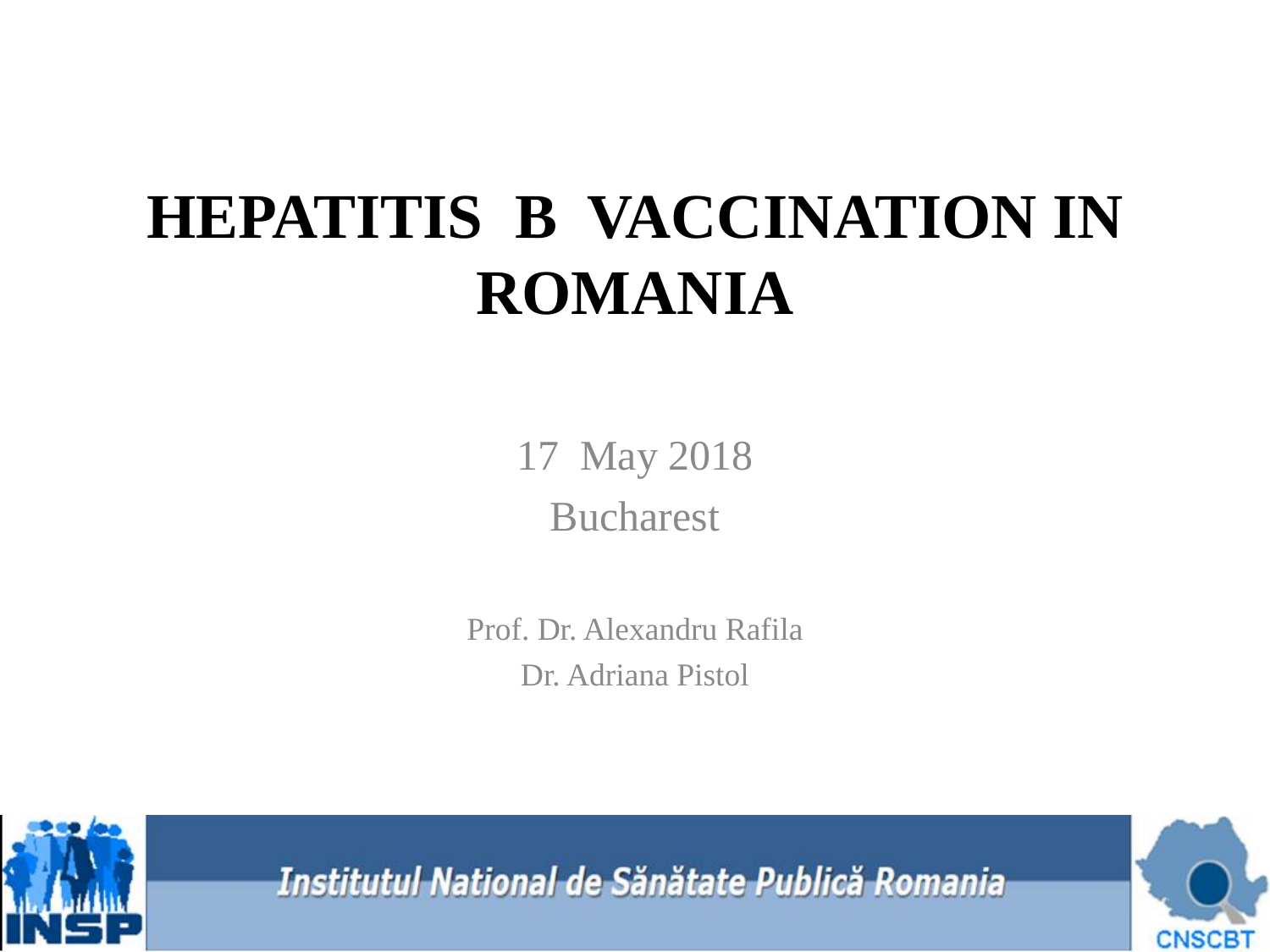### **NATIONAL IMMUNIZATION PROGRAMME**

- Is part of National Programme of Communicable Diseases
- It is founded from a state budget and ensures free of charge vaccination of all children, from birth to 15 years old

Objectives:

Protection of population health against the main communicable disease which are preventable through vaccination:

- according to the population ages mentioned into the national schedule
- of risk groups population



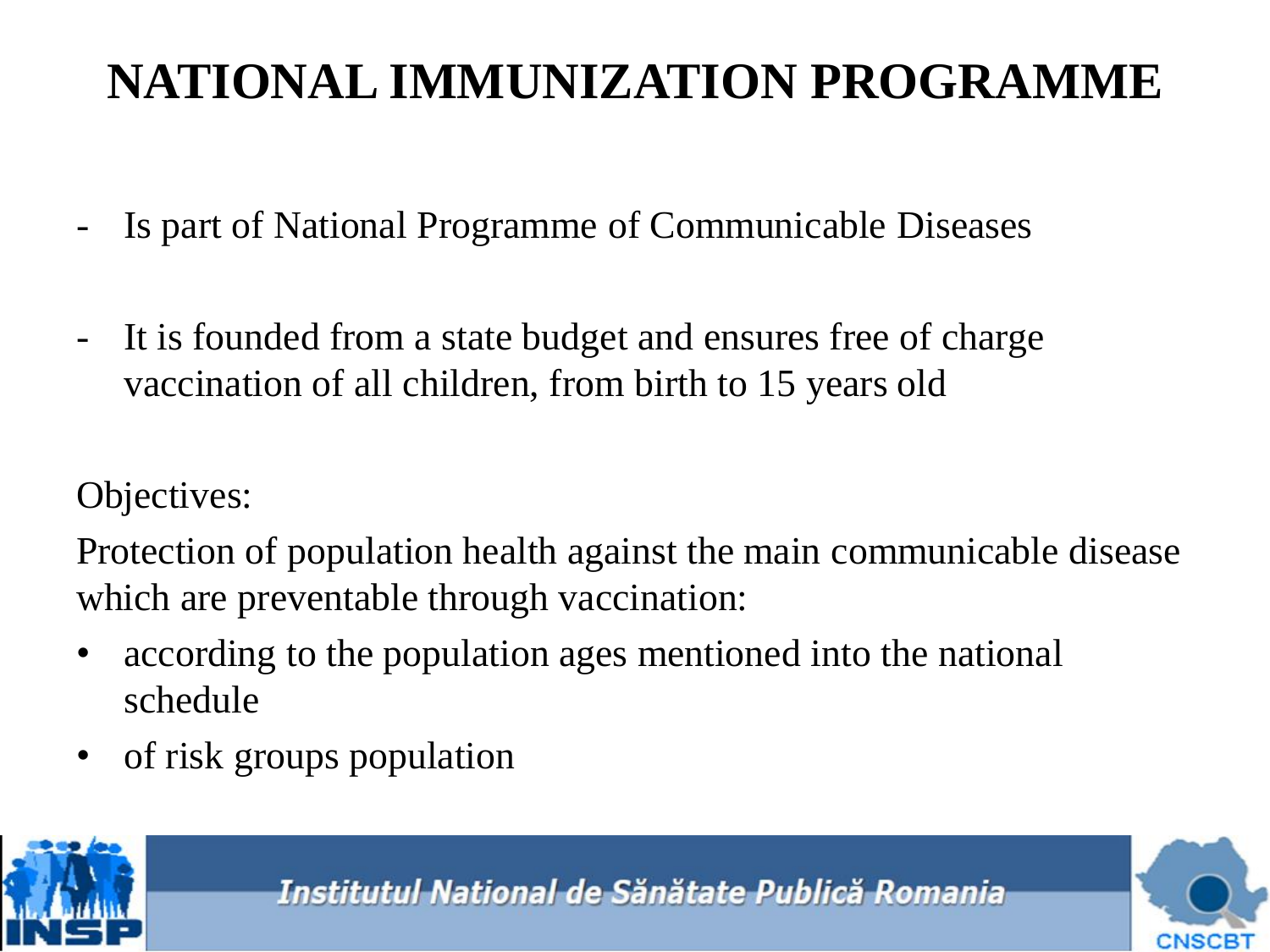## **HISTORICAL DATA ON HBV**

- In the early 1990s, Romania had a high incidence of over 30 cases of hepatitis B per 100,000 population.
- The disease represented a serious public health problem, especially with regard to children.
- During the 1990s, public health measures were introduced such as the enforcement of the use of single use needles and a routine vaccination programme for children and health workers.



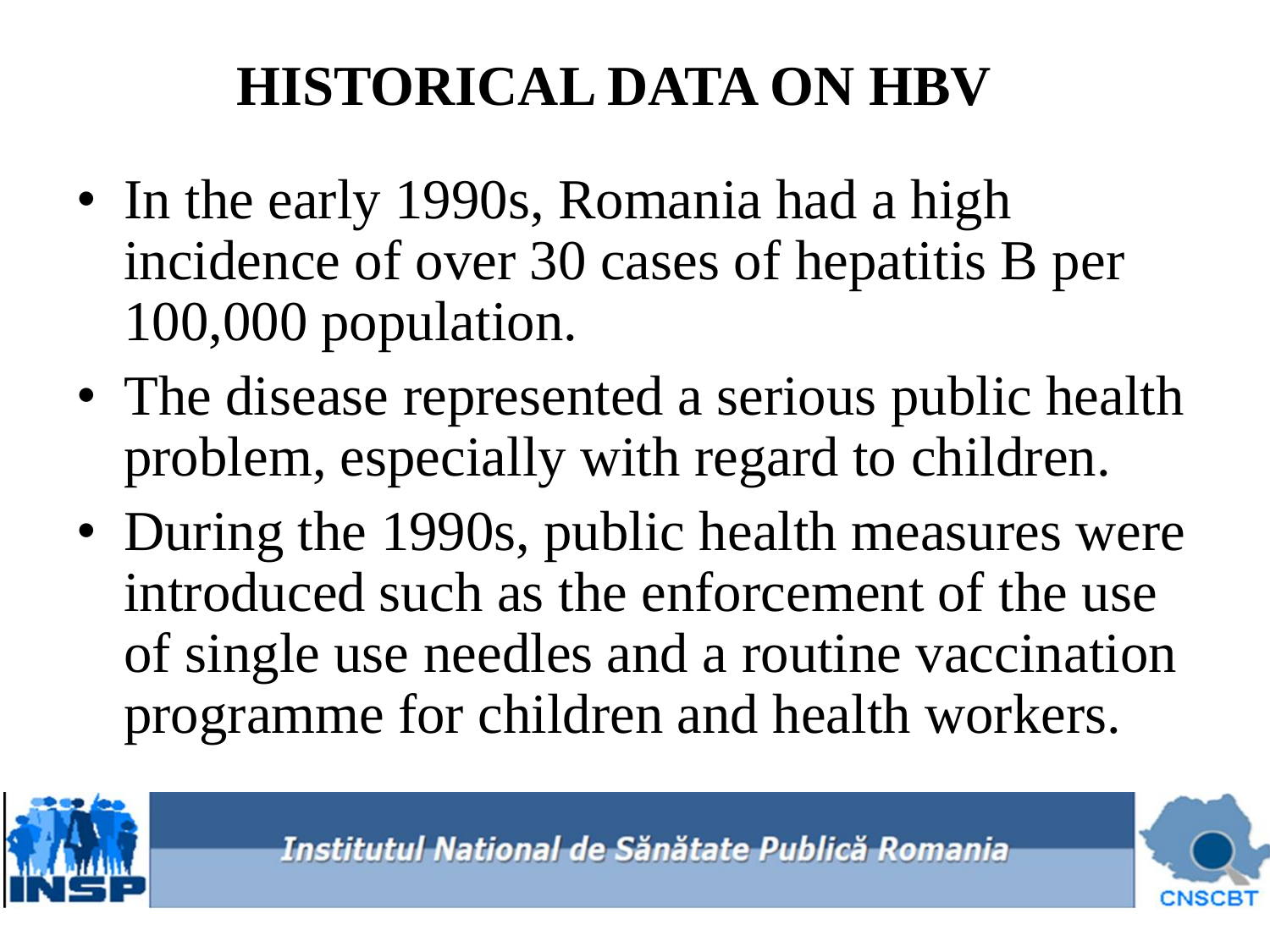### **HEPATITIS B VACCINATION IN ROMANIA**

- Vaccination against hepatitis B has been introduced in Romania in 1995.Vaccination scheme comprises 3 doses: at the birth (the first 24 hours), at 2 months age and at 6 months age
- In 1999 vaccination against hepatitis B was extended to 9 years old children (3rd class of primary school) as well as students from the lst year of faculty/college (students from the lst year of Medicine and Stomatology faculties, respectively sanitary schools)
- In 2003 vaccination at 18 years old in high schools



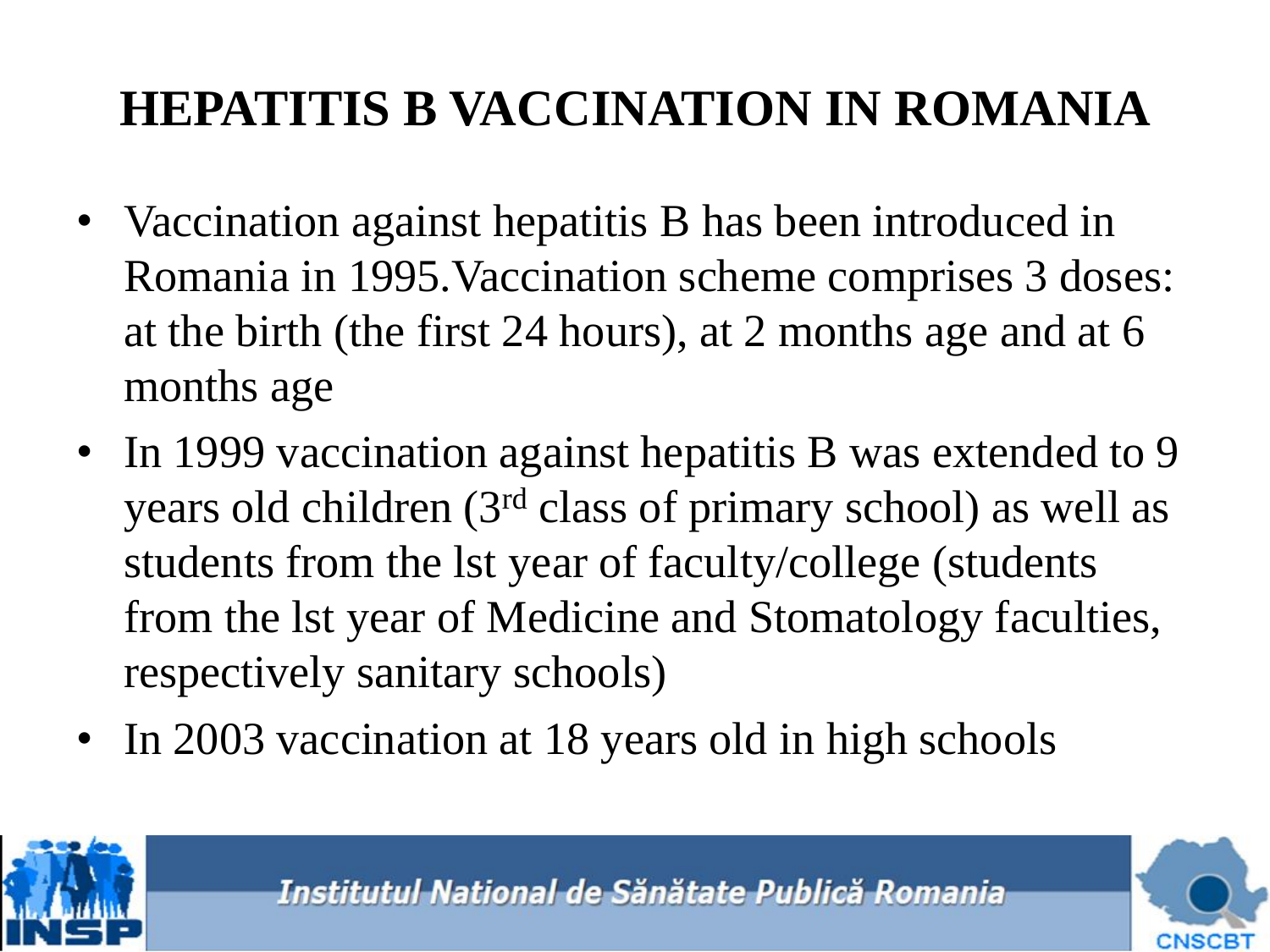### **THE NATURAL HISTORY OF VIRAL HEPATITIS B INFECTION IN ROMANIA 1989 - 2016**





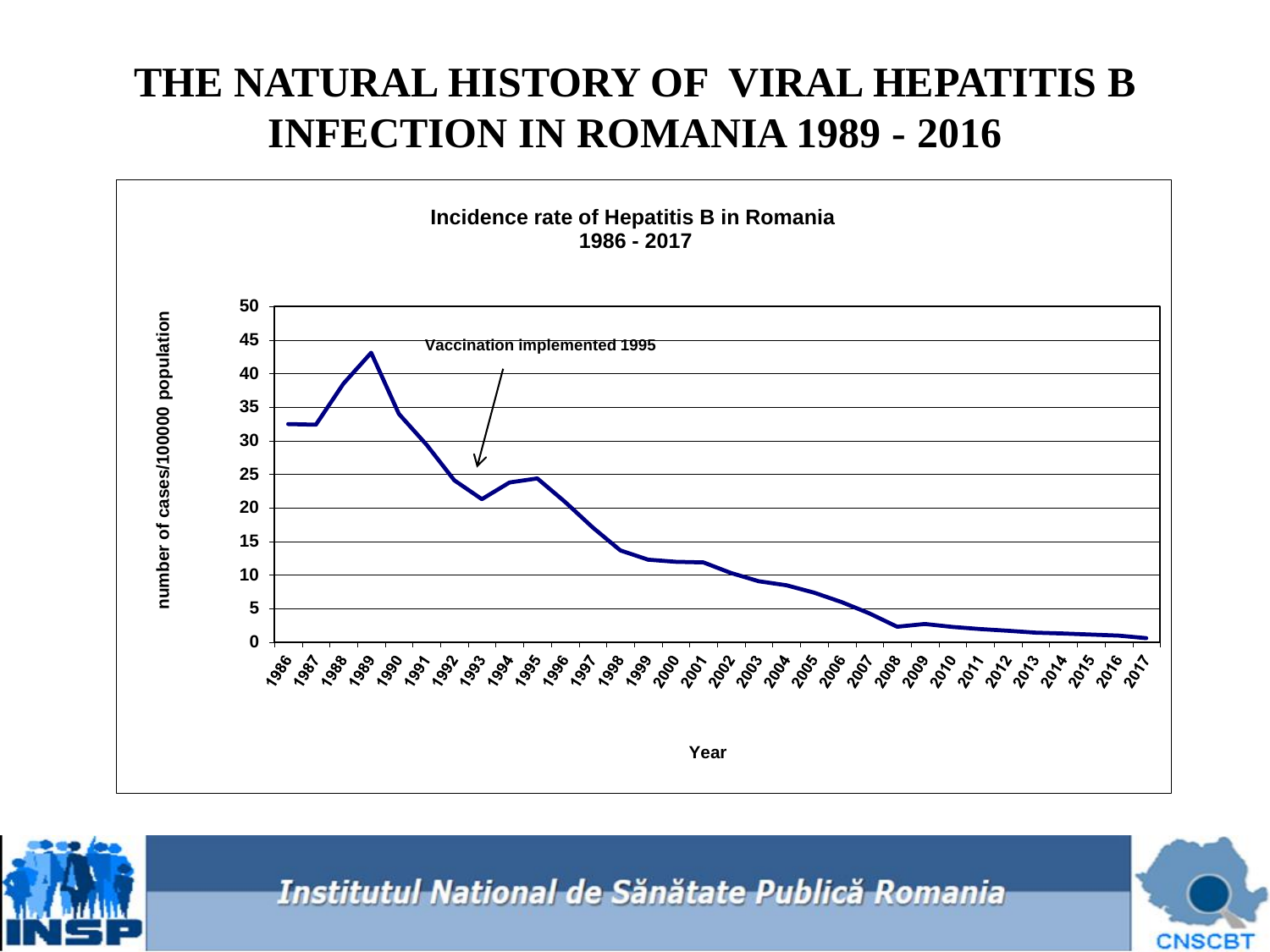### **No. of HBV cases age group 1-34 years Romania, 1999-2016**





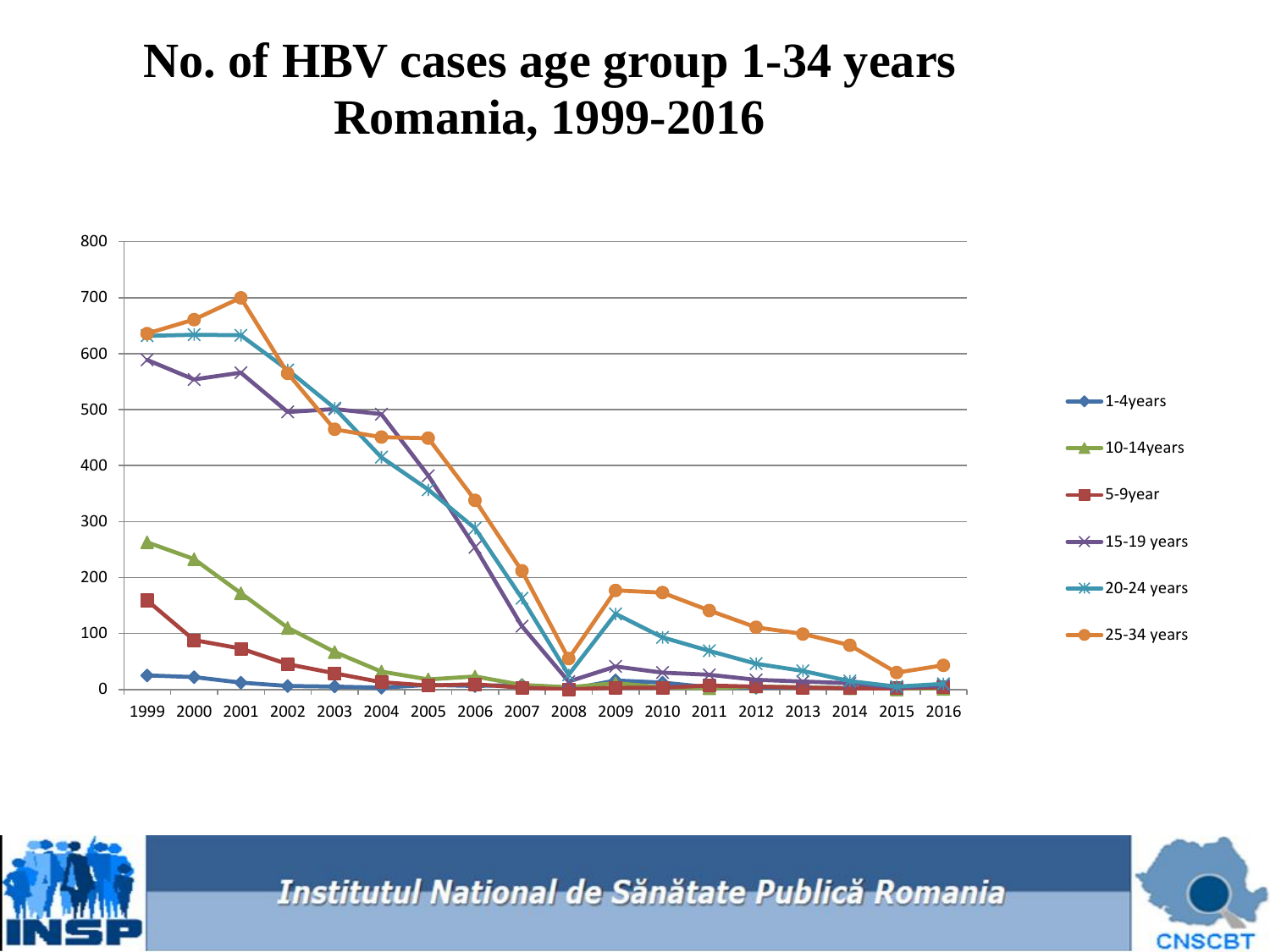### **VACCINATION COVERAGE (VC%) WITH 3 DOSES OF HEPATITIS B VACCINE**





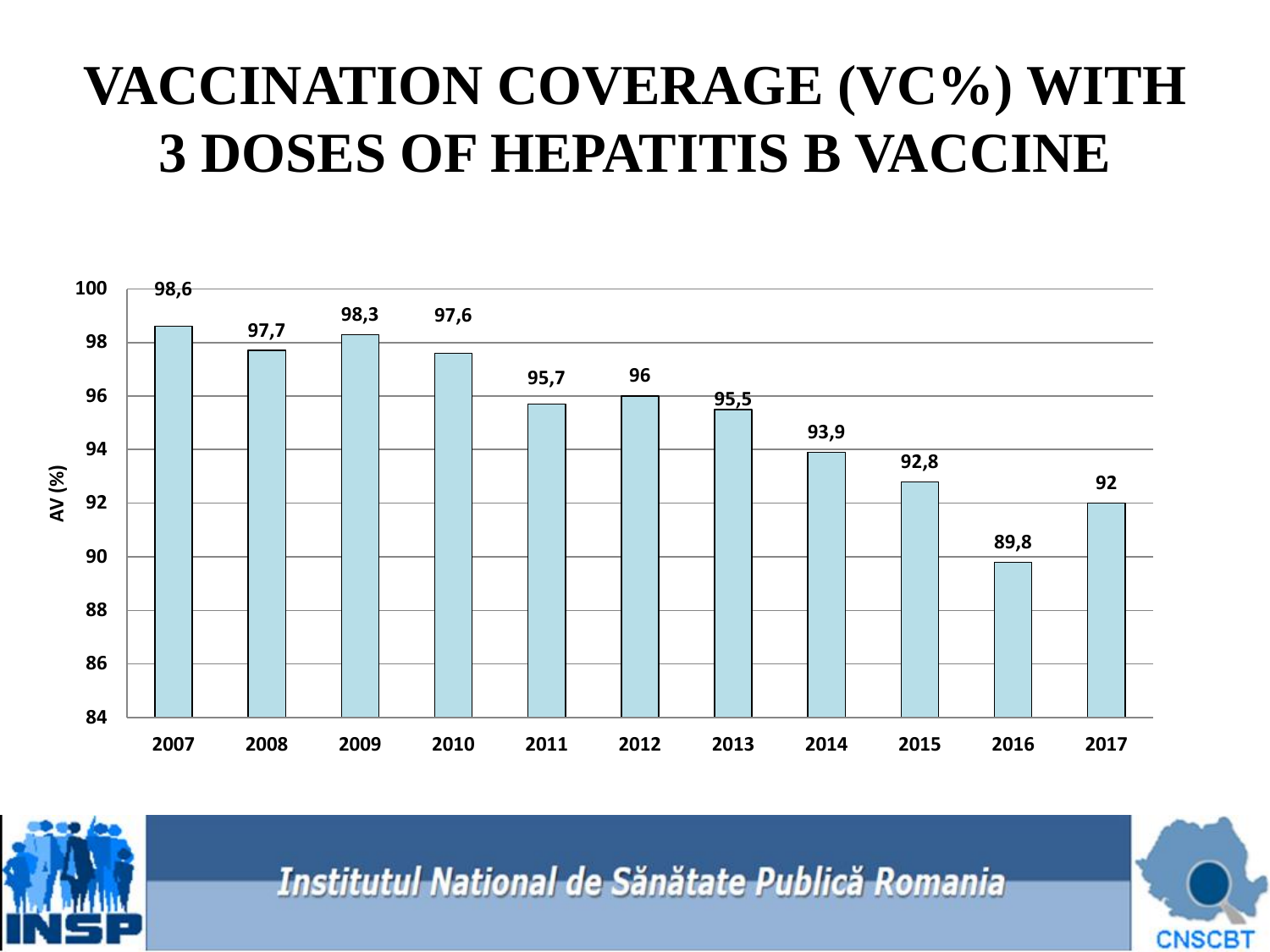#### **CURRENT NATIONAL IMMUNIZATION PROGRAMME I. Vaccination according to the population ages mentioned into the national schedule**

| <b>AGE RECOMMENDED</b>                 | <b>VACCINATION TYPE</b>                                                                                                                                 | <b>COMMENTS</b> |  |  |
|----------------------------------------|---------------------------------------------------------------------------------------------------------------------------------------------------------|-----------------|--|--|
| First 24 hours of life<br>2-7 days age | Hepatitis B vaccine<br>Calmette Guerrin vaccine (BCG)                                                                                                   | In maternity    |  |  |
| 2 months age                           | Diphtheria-Tetanus-acellular Pertussis-Poliomyelitis-Hepatitis<br>B- Haemophilus infl. B vaccine (DTaP-IPV-HepB-Hib)<br>Pneumococcal conjugated vaccine | Family doctors  |  |  |
| 4 months age                           | Diphtheria–Tetanus-acellular Pertussis-Poliomyelitis-Hepatitis<br>B- Haemophilus infl. B vaccine (DTaP-IPV-HepB-Hib)<br>Pneumococcal conjugated vaccine | Family doctors  |  |  |
| 11 months age                          | Diphtheria-Tetanus-acellular Pertussis-Poliomyelitis-Hepatitis<br>B- Haemophilus infl. B vaccine (DTaP-IPV-HepB-Hib)<br>Pneumococcal conjugated vaccine | Family doctors  |  |  |
| 12 months age                          | Measles-Mumps-Rubella vaccine (MMR)                                                                                                                     | Family doctors  |  |  |
| 5 years age                            | Measles-Mumps-Rubella vaccine (MMR)                                                                                                                     | Family doctors  |  |  |
| 6 years age                            | Diphtheria–Tetanus-acellular Pertussis-Poliomyelitis (DTaP –<br>IPV)                                                                                    | Family doctors  |  |  |
| 14 years age                           | Diphtheria–Tetanus vaccine for adults (dT)/Diphtheria–<br>Tetanus-acellular Pertussis vaccine for adults (dTap)                                         | Family doctors  |  |  |



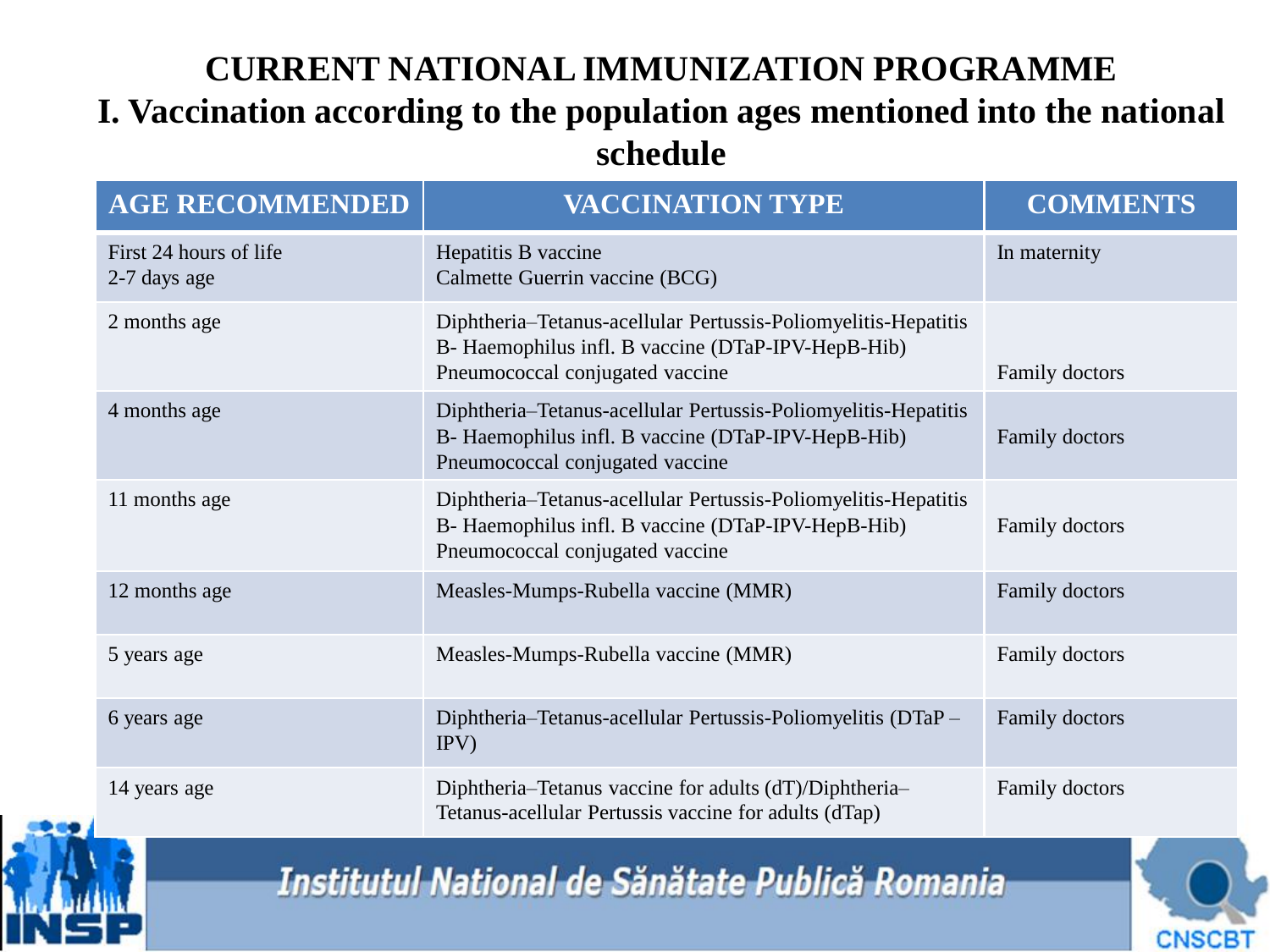### **Hepatitis B vaccination of risk group population**

- It is recommended free of charge to contacts of HBV infection cases, supported by the programme
- No official recommendation for other risk categories as: dialysis, i.v. drugs users, MSM, prostitutes, etc
- For health personnel this type of vaccination and in case of accidental exposure to biological products is ensured from the hospital funds



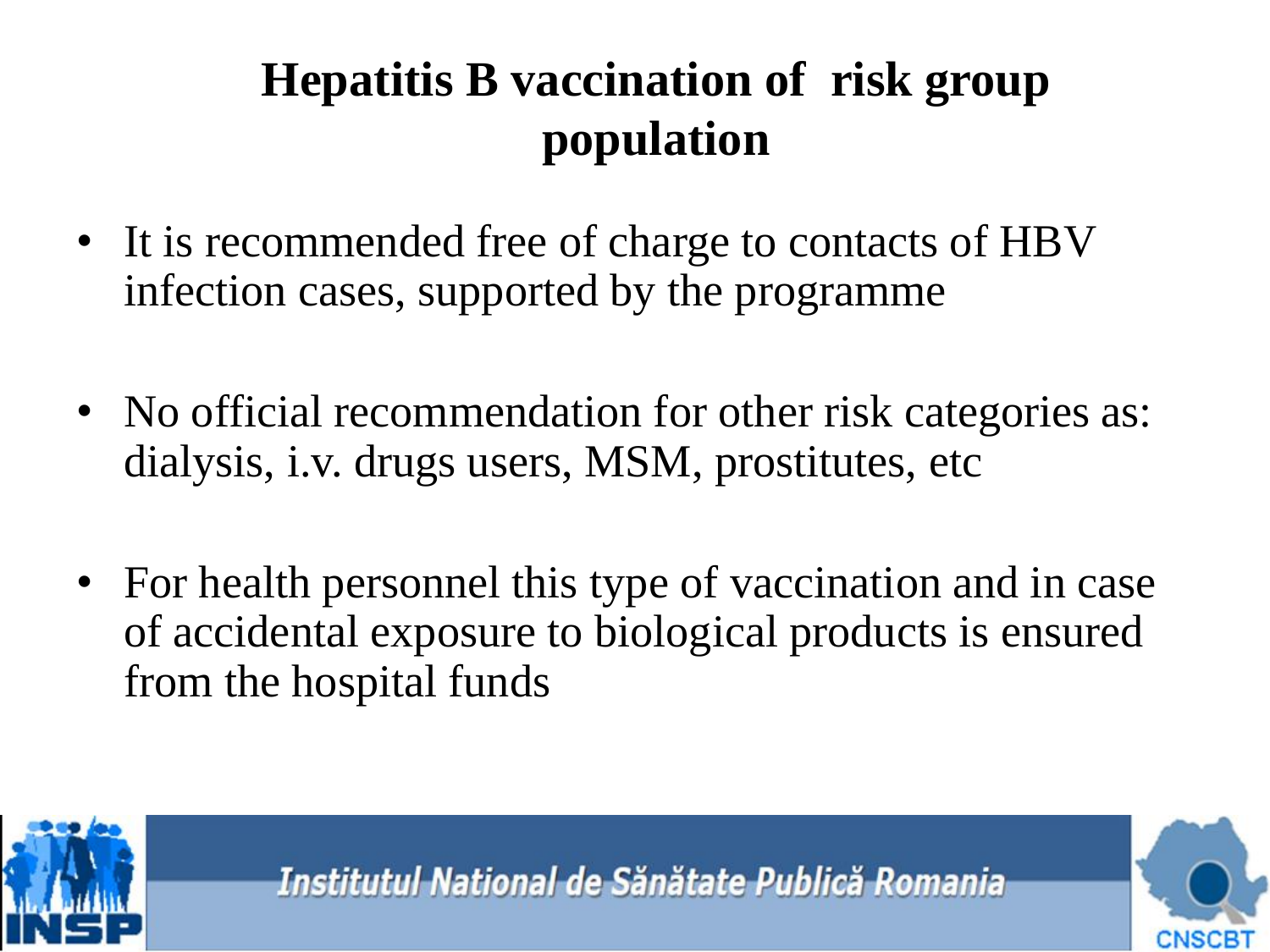### **VACCINATION ACTIVITIES PROVIDERS**

Private system – out of pocket

Public system:

- $\checkmark$  Maternity hospitals in the first 24 hours after birth
- $\sqrt{\frac{F_{\text{amily}}}{F_{\text{mry}}}}$  doctors in combined hexavalent vaccines
- $\checkmark$  Neonatologists and pediatricians in combined hexavalent vaccines – out of pocket
- $\checkmark$  Other categories of medical doctors for adults out of pocket



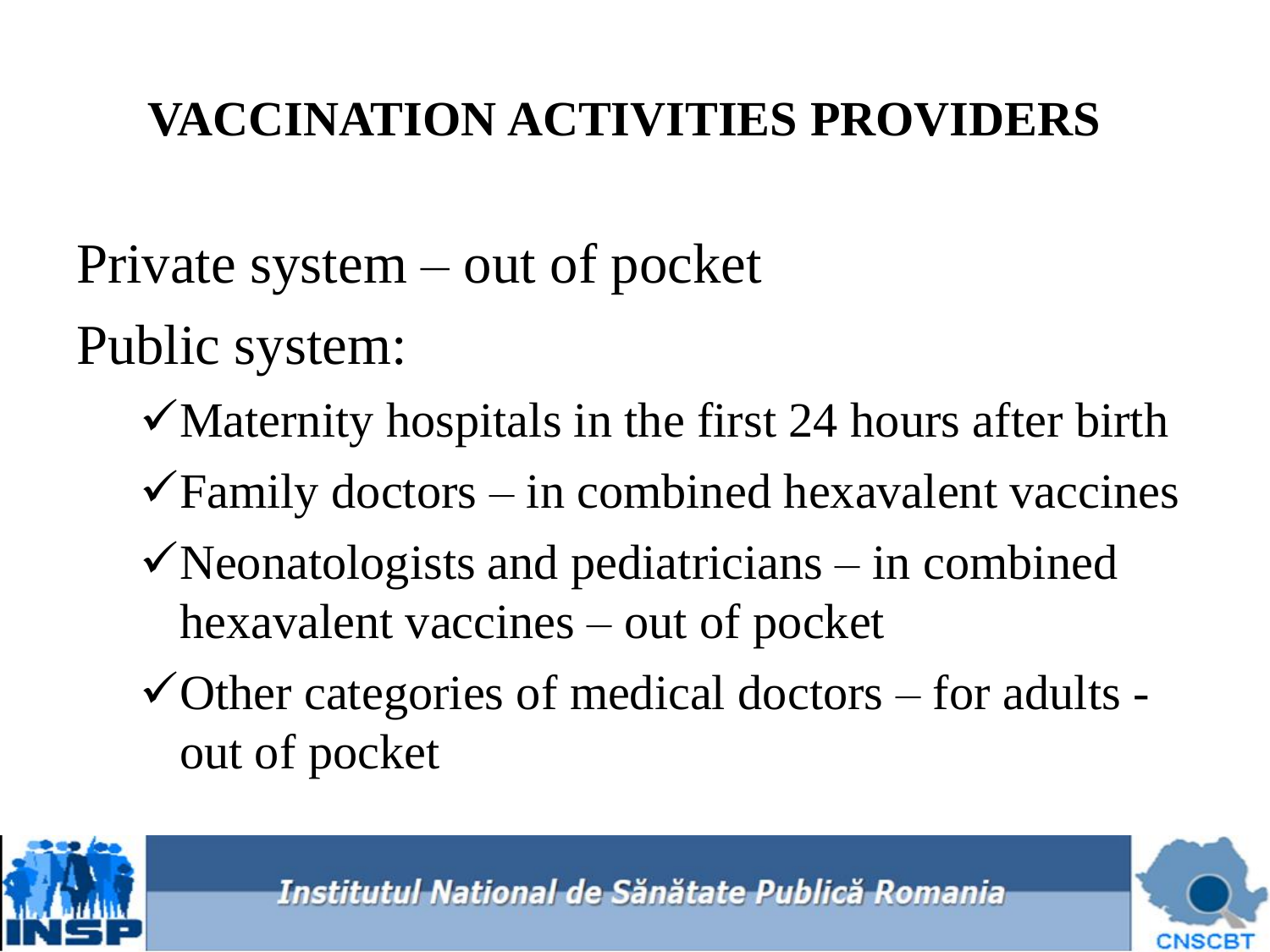## **ANTENATAL SCREENING**

- AgHBs screening tests are offered free of charge, supported by the health insurance funds
- There not enough coverage of pregnant women (aprox. 60%)
- The data are not monitored in order to inform the public health policy
- Specific immunoglobulins for newborns from positive mothers are not covered by the insurance fund



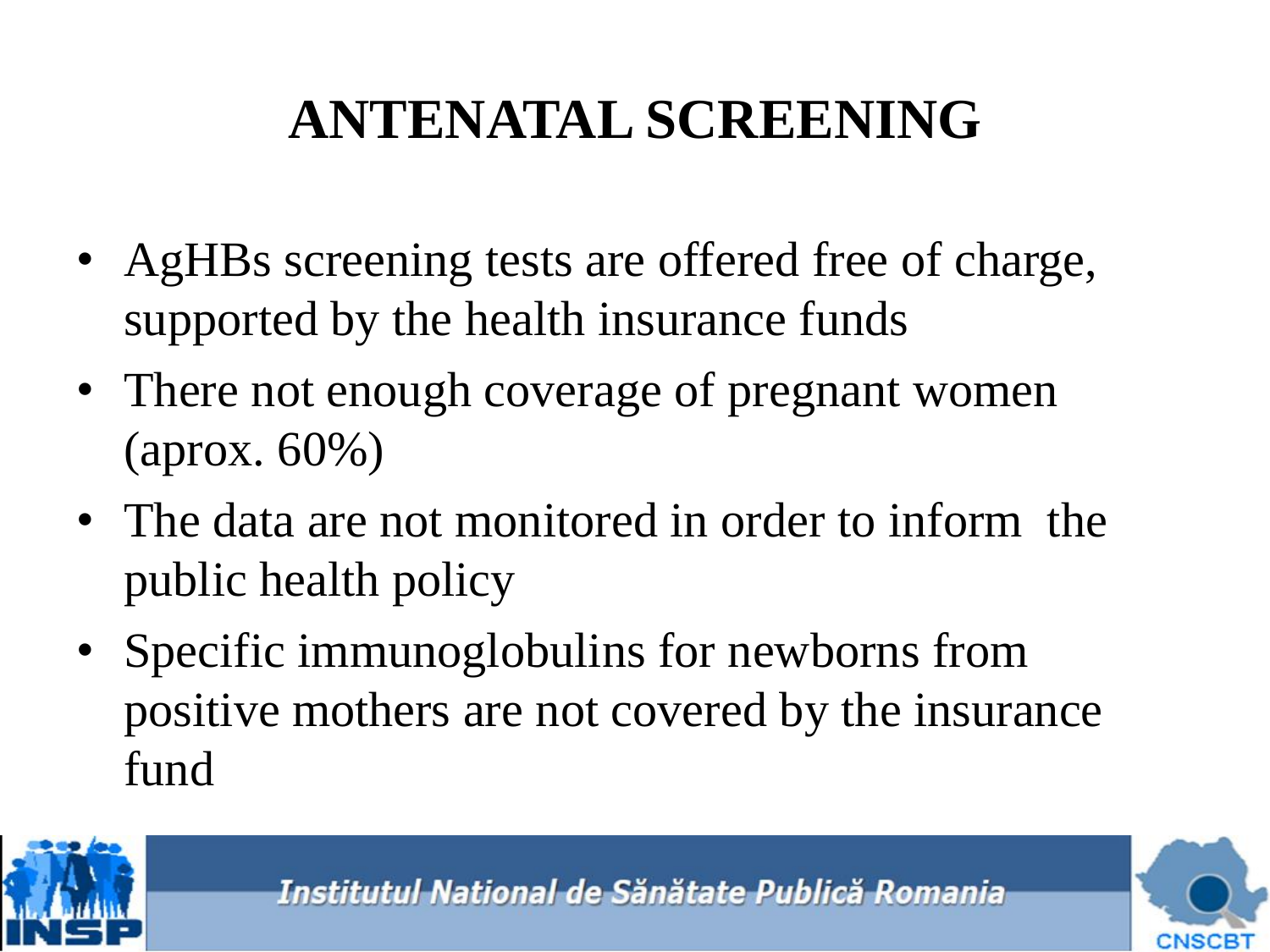### **Sero-prevalence study results, Romania, 2013 – Hepatitis B Virus infection's markers**

|                    | <b>HBc Ab</b> |      | <b>HBs Ag</b> |   | <b>HBs Ab</b><br>(<10/210mU1/ml) |      | <b>HBs Ab</b><br>(210mUI/ml) |      |      |
|--------------------|---------------|------|---------------|---|----------------------------------|------|------------------------------|------|------|
|                    | $\mathsf{N}$  | %    | N             | % |                                  | N    | %                            | N    | %    |
| <b>Overall</b>     | 911           | 27.9 | 138           |   | 4.2                              | 2094 | 64.1                         | 1138 | 34.9 |
| <b>Age group:</b>  |               |      |               |   |                                  |      |                              |      |      |
| 0-4 years          | 17            | 5.6  | $\mathbf{1}$  |   | 0.3                              | 270  | 89.1                         | 184  | 60.7 |
| 6-11 months        | 3             | 4.3  |               |   |                                  |      |                              |      |      |
| 5-14 years         | 12            | 3.9  | $\mathbf{1}$  |   | 0.3                              | 238  | 78.0                         | 85   | 27.9 |
| <b>15-24 years</b> | 35            | 11.0 | 17            |   | 5.3                              | 230  | 72.3                         | 122  | 38.4 |
| <b>25-34 years</b> | 129           | 22.4 | 25            |   | 4.3                              | 328  | 56.9                         | 186  | 32.3 |
| <b>35-44 years</b> | 148           | 25.5 | 36            |   | 6.2                              | 293  | 50.4                         | 132  | 22.7 |
| <b>45-64 years</b> | 274           | 46.4 | 36            |   | 6.1                              | 352  | 59.6                         | 202  | 34.2 |
| $\geq 65$ years    | 296           | 50.1 | 22            |   | 3.7                              | 383  | 64.8                         | 227  | 38.4 |